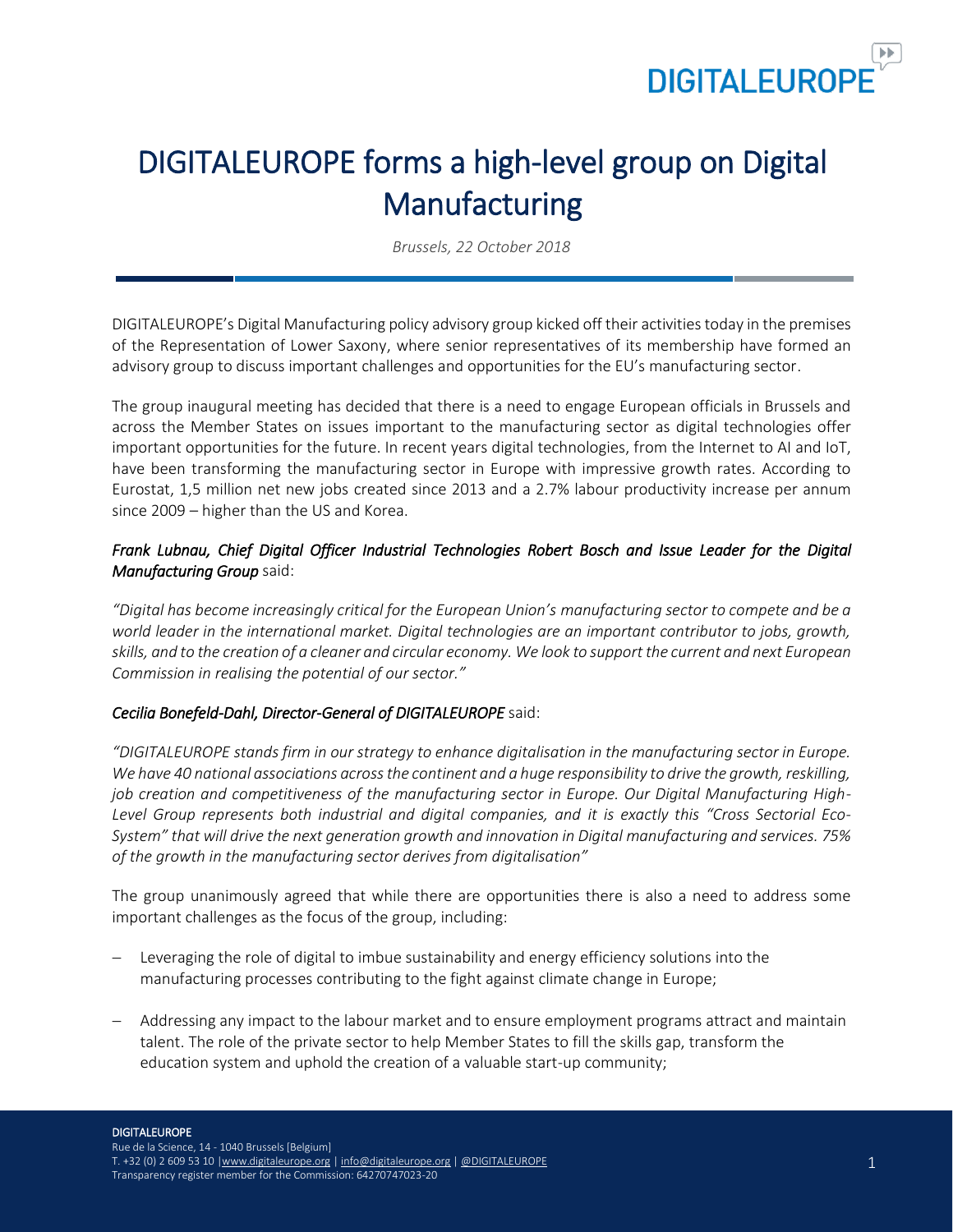

Developing an open stakeholder dialogue on a legislative framework for accelerating the usage of emerging technologies, in particular by SMEs.

The DIGITALEUROPE High-Level Group on Digital Manufacturing is currently composed of:

- Frank Lubnau, Chief Digital Officer Industrial Technologies, Robert Bosch, is the high-level group issue leader.
- Alain Tropis, Senior Vice President Head of Digital Design Manufacturing & Services, Airbus
- Tanzer Zeytinoğlu, Production Engineering Manager, Arçelik A.Ş
- Arnaud Bacros, Managing Director Enterprise, Dell EMC BeNeLux
- **Greg Kinsey,** Vice President Industrial Solutions & Innovation, Hitachi
- Patrik Sjöstedt, EMEA Regional Business Leader, Microsoft
- Markus Borchert, Senior Vice President Europe, Nokia
- Jeroen Van Godtsenhoven, Managing Director Enterprise, SAS
- Alain Dedieu, Senior VP Strategy Industry Business, Schneider Electric
- Dieter Wegener, Vice President, Siemens AG
- Guido Falkenberg, Senior VP of Product Portfolio Management & Innovation, Software AG (Chair of Bitkom)
- Tommi Mäkinen, Innovation Lead Europe, Tata Consultancy Services
- Bertrand Deprez, Vice President EU Government Affairs Strategy, Schneider-Electric is the Sherpa group leader of the high-level group